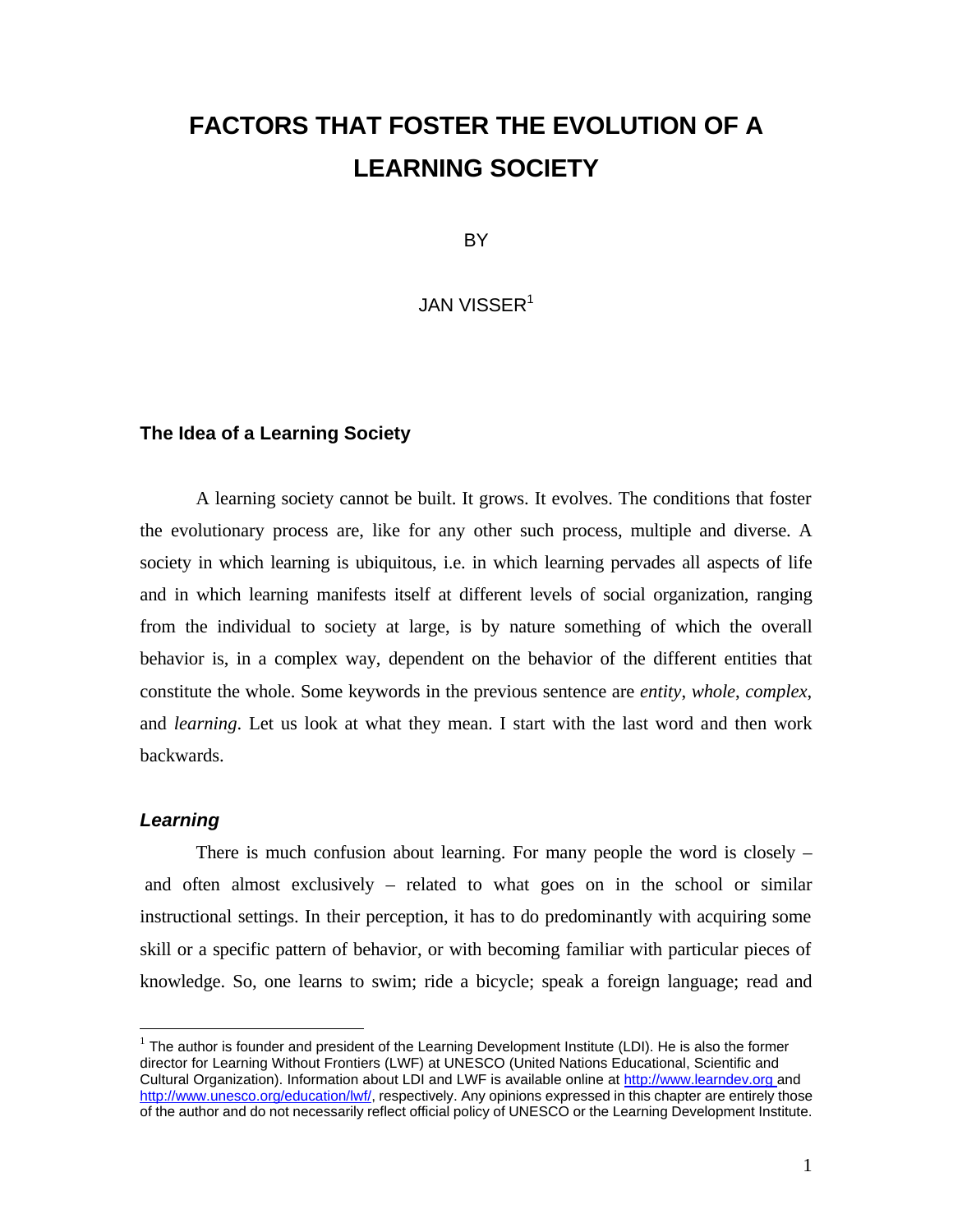write in the mother tongue; become well behaved according to the prevailing norms; and interpret one's environment and the operations that occur in it (e.g. commercial ones) in quantitative terms, being able to relate them mathematically. No doubt, such things are useful and often even essential in today's world. Yet, this is not all there is to say about learning. A learning society is not simply a society in which everyone is able to follow all possible courses and attend all possible educational institutions for purposes like the above ones.

Another misconception about learning is that its most important dimension is what happens inside us, particularly what happens inside the brain and more specifically the neocortex. Some of the excitement about the recent findings in the field of neuroscience seems to contribute to such a bias in our thinking. No doubt, our brains are important, but they are not the only part of our bodies that gets engaged when we learn. School-based pedagogical practices often assume that what is really important about human beings is not the integrity of their selves, but rather the superiority of those parts of their nervous system that came last in the evolution. If such practices still have some success, then it is despite this emphasis and not because of it. It is particularly frightening to see how such a narrow view of learning almost totally separates the concern with people's reasoning power from their emotions.

In an earlier Vimukt Shiksha contribution (J. Visser, 2000), as well as in a chapter for the forthcoming International Handbook of Lifelong Learning (J. Visser, in print), I

have referred to learning as a disposition, more specifically, as a disposition to dialogue. That dialogue is the essential means through which we become an integrated part of everything that surrounds us, through which we are able to recognize our place in the universe. Unlike other life forms, humans have a highly developed capability of consciousness. They do not merely act and react to what happens around them, they also observe themselves doing so, leading them to reflect on what they do and on its

#### **LEARNING UNDEFINED**

*"Human learning is the disposition of human beings, and of the social entities to which they pertain, to engage in continuous dialogue with the human, social, biological and physical environment, so as to generate intelligent behavior to interact constructively with change."* From: Visser (in print). (Emphasis added.)

consequences, pondering questions it raises in them. The reductionist tendency in the tradition of disciplined inquiry has largely ignored investigating such a complex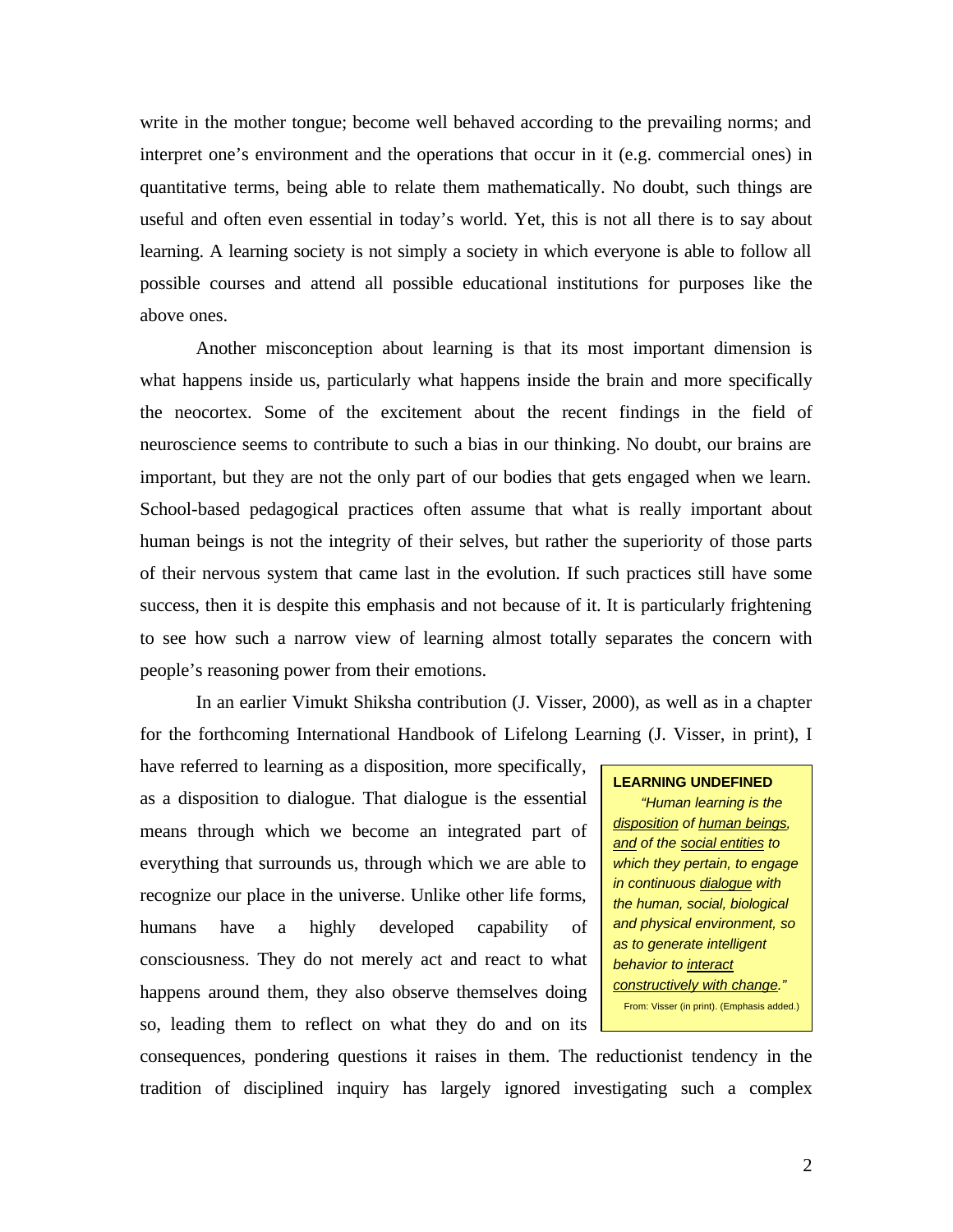phenomenon as consciousness. I believe it is highly necessary to correct this and to bring to bear on this area emerging insights into the validity and relevance of transdisciplinary approaches, expressed, among other fields, in the study of complexity. This brings us to the next item on the list of terms to be clarified.

# *Complexity*

Like in the case of learning, there is also quite some confusion surrounding the term complexity. This is partly caused by the difficulty of the concept itself. We use the word 'complex' in everyday language and think we have a fair idea of what it means. The idea we have of it is indeed probably sufficient for our everyday communication about situations we perceive as complex. There are similar problems with such concepts as 'heat' and 'energy.' These, too, are everyday words with everyday meanings that create a lot of confusion when one starts to deal with those same notions in the context of the physical sciences. The literature that popularizes these concepts can do a lot of good in enhancing understanding. Sometimes, however, such literature ends up in the hands of sloppy readers. In such cases no great harm occurs as long as those readers are not at the same time authors.

Another problem, of course, is that researchers in the area of complex adaptive systems, in their zeal to be precise, and often reluctant to retreat from previous formulations, sometimes adopt different terminologies to say the same thing or say different things using the same words. Gell-Mann (1995) explains the all too human background of this tendency, referring to the old saying that "a scientist would rather use someone else's toothbrush than another scientist's nomenclature" (p. 18).

The scope of this article does not allow exploring the issue of complexity in depth. However, excellent sources on the matter are Gell-Mann's (1994) "The quark and the jaguar: Aventures in the simple and the complex" and Axelrod and Cohen's (1999) "Harnessing complexity: Organizational implications of a scientific frontier." What matters in considering the learning society as a complex adaptive system is the need to distinguish clearly between randomness on the one hand and complexity on the other hand. Gell-Mann argues that the way such systems – and for that matter the learning society – learn and evolve, requires, among other things, "the ability to distinguish, to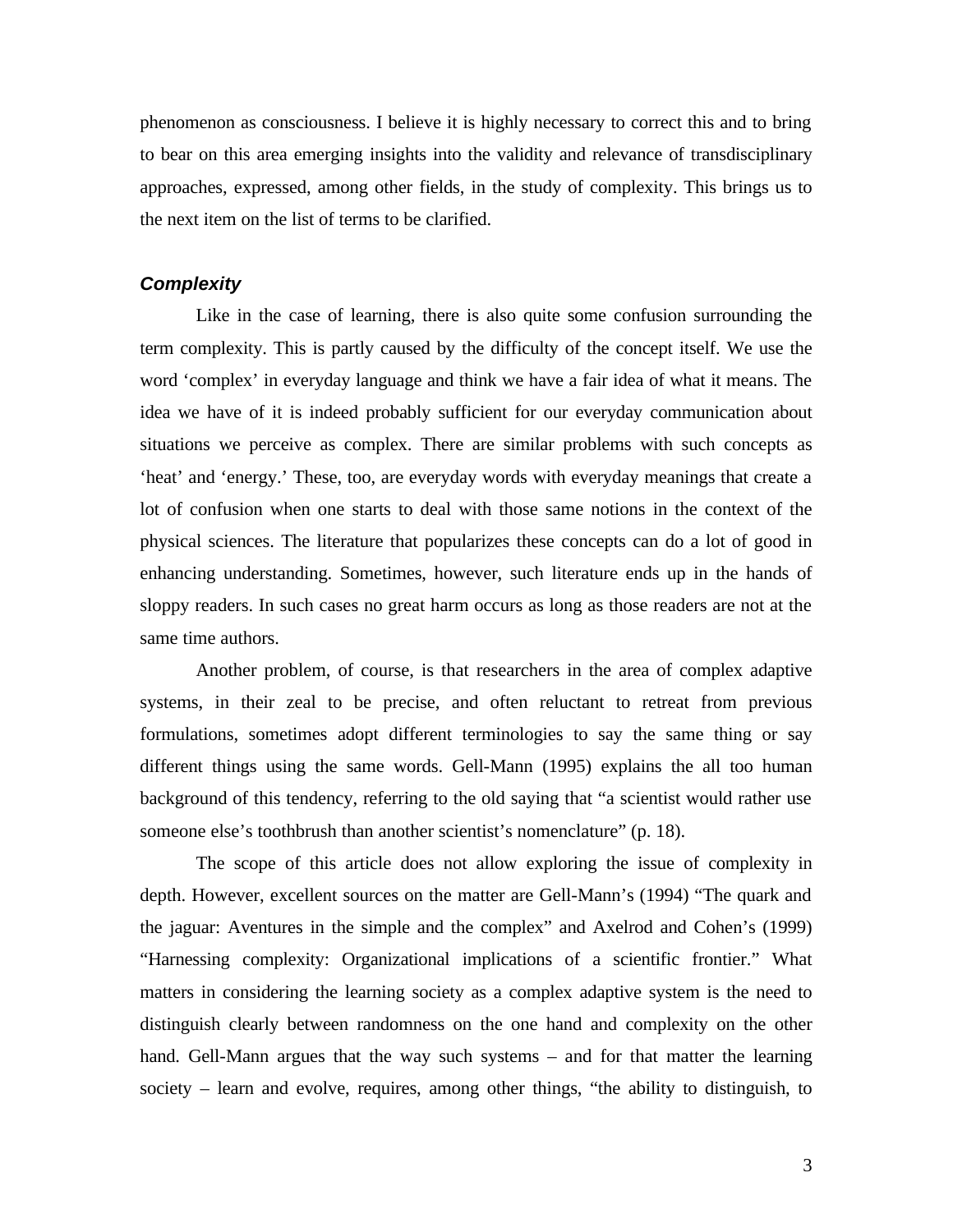some extent, the random from the regular" $(p, 50)$ . Typically, a learning society is made up of all kinds of complex subsystems (human individuals represent but one level of such subsystems). All those subsystems are themselves complex adaptive systems in their own right. They interact with each other and interpret each other in terms of what is regular in them and what is random. At the heart of the issue of effective complexity is, to quote Gell-Mann, the difficulty to describe "the regularities of a system by a complex adaptive system that is observing it" (p. 50). Or, as Axelrod and Cohen emphasize with reference to Gell-Mann's position: "A system should be called complex when it is hard to predict not because it is random but rather because the regularities it does have cannot be briefly described" (p. 16).

The recognition that we, as humans, are complex adaptive systems among many other such systems – each exploring randomness and regularity among all the others with which they interact – is reason to be modest and to recognize our own importance as relative to our environment. It should give us a sense that what we are, what we seem to know, is as much a function of our own capacity to undertake these explorations in the random and the regular as that it depends of the affordances of the environment of complex adaptive systems with which we interact and, in the process of our interaction, become part of.

This is a notion that challenges our ability to understand the world in ways that we have grown used to thanks to centuries of scientific inquiry based on taking the world

apart, looking at and understanding some of its detail, but never being able to take account of phenomena that emerge when things are put together again and the whole becomes more than the collection of its isolated parts. A crucial aspect of complex adaptive systems is that they are composed of entities, usually called agents, that interact with each other. It is not the fact that there are *many* such agents that makes a system complex. Rather, it has to do

*"For us . . .complexity indicates that the system consists of parts which interact in ways that heavily influence the probabilities of later events. Complexity often results in features, called emergent properties, which are properties of the system that the separate parts do not have."* From: Axelrod and Cohen (1999, p. 15)

with the nature of interactivity in the system as a whole. That interactivity is such that "current events heavily influence the probabilities of *many kinds of later* events" (Axelrod & Cohen, 1999, p. 7, my emphasis). This allows properties of the system as a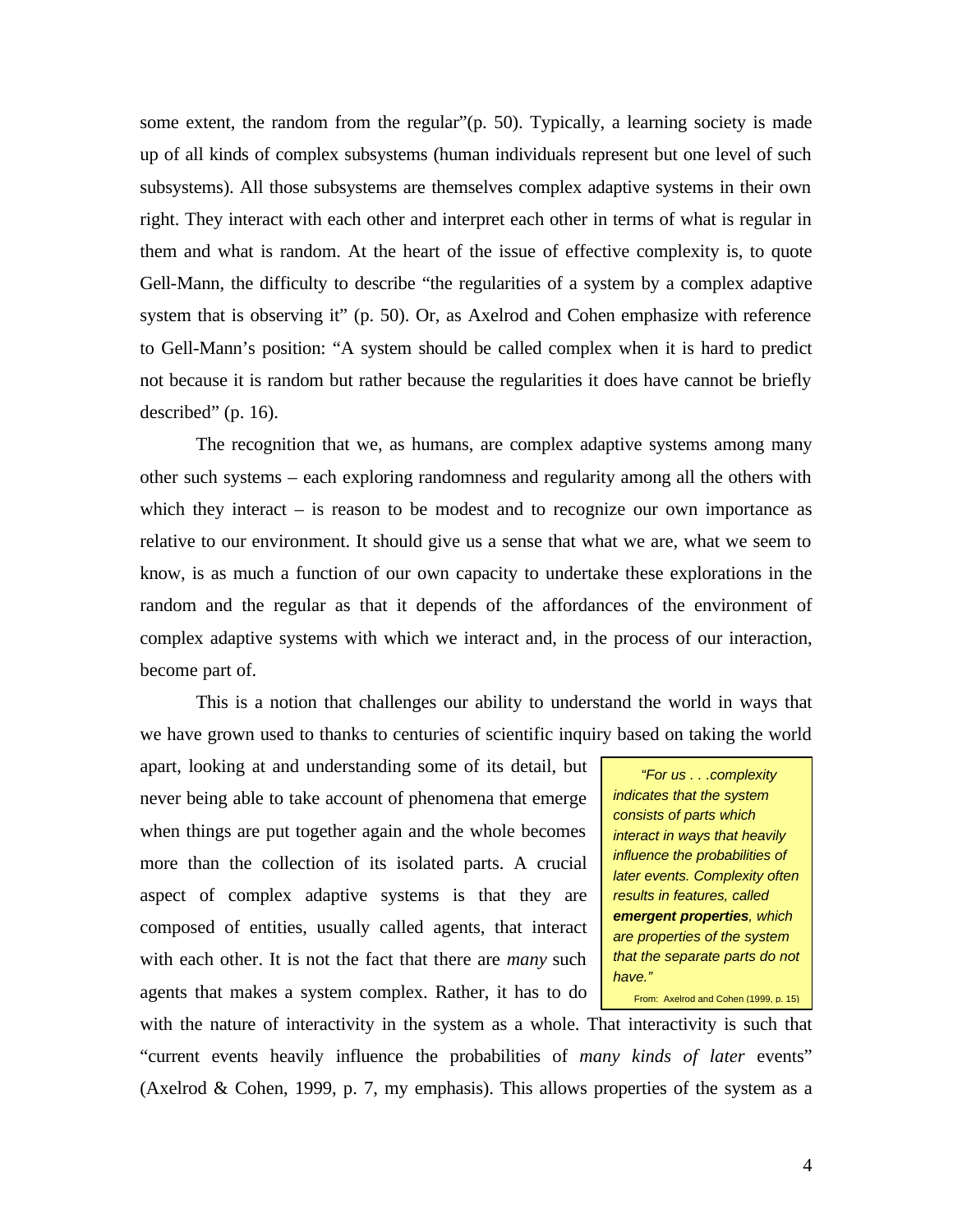whole to emerge that cannot be explained in a simple manner on the basis of its constituting entities considered in isolation. This then brings us to the discussion of the remaining two terms, the meaning of which I had previously suggested would require further elucidation.

# *Entities and wholes*

I take these two terms deliberately together, because they belong together. We cannot speak of a part, an entity, without implying that there is a whole. Similarly, it makes no sense to introduce the concept "whole" without, at the same time defining it in

relation to its constituting parts. As mentioned before, complex adaptive systems are often made up of smaller complex adaptive systems (aggregates of agents, or, as Holland [1995] calls them, meta-agents). What, from the perspective of the larger complex adaptive system, is one of its parts, may, from its own perspective, be complete, an autonomous entity that functions within context. That same entity may, in turn, serve as the context for all kinds of other smaller entities, perceived as complete in their own right, yet interdependent in ways that give rise to the larger entity, equally displaying the properties of a complex adaptive system, but at a higher level. Interdependence, then, is what gives sense to the dialectic relationship

*"There is no unique way to describe an ecosystem.... Meta-agents are aggregates of agents and of smaller meta-agents, and themselves may be bundled into even larger mega-meta-agents. Any system is a mess of overlapping hierarchies of aggregations, limited in any particular description only for the convenience of the observer. For any such simplification of a system's overwhelming complexity, however, there will be flows among meta-agents, as well as flows within."* From: Levin (1999, p. 14)

between parts and wholes, between entities and their contexts. Such interdependence generates flows of all manner of things among entities at a particular level of organizational complexity as well as between different levels of organizational complexity. In the case of the learning society, seen as a huge conglomerate of people and social entities that are in continuous dialogue with each other, one of those flows is clearly a flow of information. However, it is important to consider that such information flow is a function of the developing interaction and not a predetermined feature of its overall design.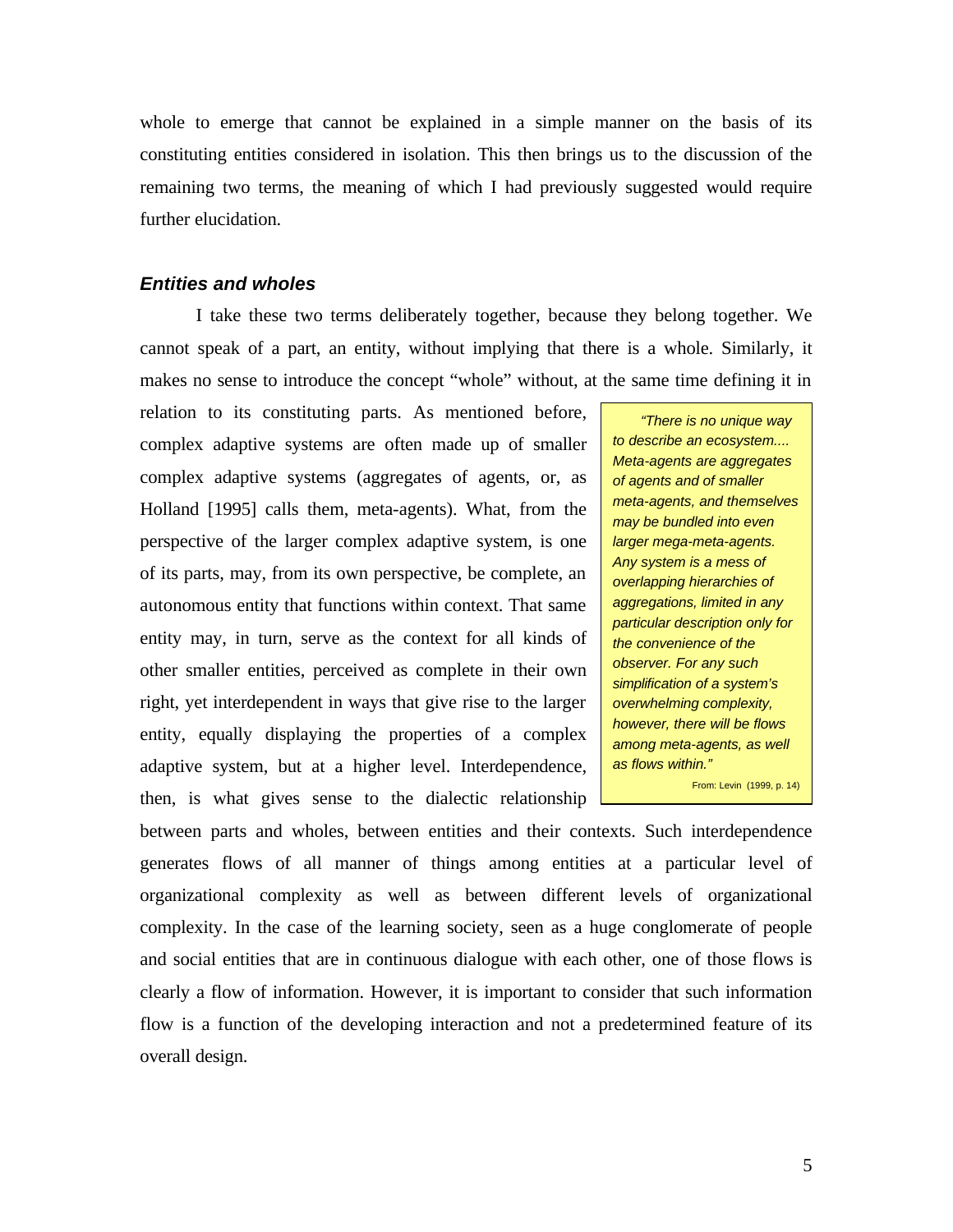# **The Learning Ecology**

Learning, the way it was defined earlier on in this article, namely as a disposition to dialogue for constructive interaction with change, is an ecological phenomenon. Entities, from human individuals to the world at large, interact with change at different levels of organizational complexity. They do so, not in accordance with some sort of grand design, but rather – each entity at its specific level of organizational complexity – by being responsive to their immediate environment, following often relatively simple rules of interaction.

As holds true for any ecology, the learning ecology thrives on diversity. Learning and growth (growth is what constructive interaction with change results in) belong together in an evolutionary sense, the essence of evolution being that "chance and choice, given enough time, make a powerful combination for change" (Levin, 1999, p. 18). Diversity is essential to allow what Axelrod and Cohen (1999) call "the three key processes in a Complex Adaptive System," namely *variation*, *interaction* and *selection*, to effectively do their job and contribute to growth. It is therefore important to ensure that the conditions of learning that a society creates foster diversity and thus evolution. Hereafter I shall discuss a number of those conditions.

## **Factors that Foster the Evolution of a Learning Society**

Multiple factors promote and maintain the disposition to dialogue for constructive interaction with change and allow it to develop throughout society. Some of them are relevant at the level of individual human beings, other factors are relevant for learning that takes place at higher levels of organizational complexity, and yet other factors have to do with how people and social entities interact and fit together organizationally. The prevailing culture of schooling tends to direct societal resources – creative, intellectual, and financial ones – towards hard and soft infrastructure that emphasizes the kind of learning we engage in while being part of organized instructional contexts. It also tends to bias the allocation of resources to the age group commonly referred to as that of the school age. Such a bias is counter to the previously discussed need to foster diversity. A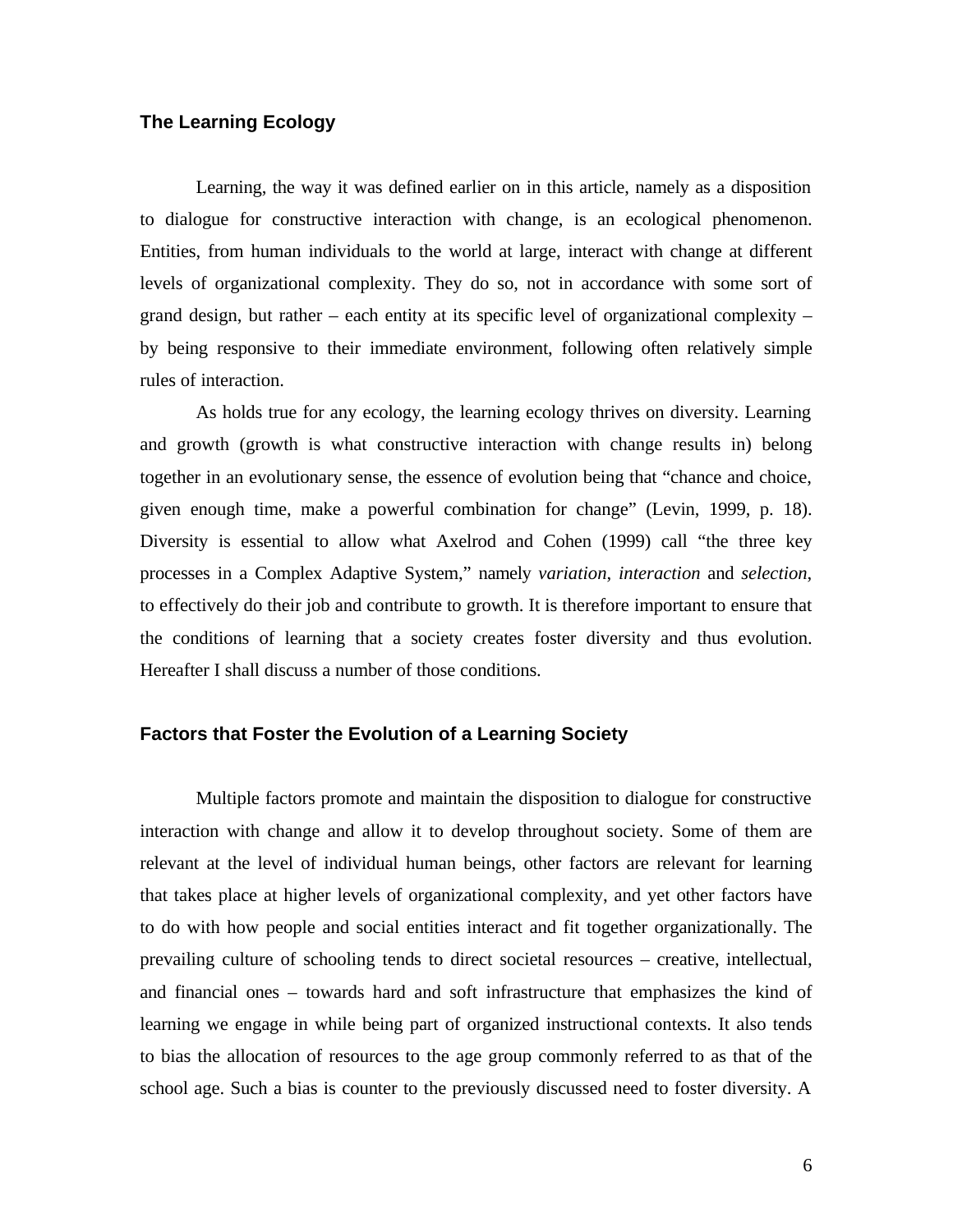true learning society, therefore, must have a much broader concern with the conditions of learning. It must also recognize that establishing such conditions involves society as a whole and not merely the government entities that have been made responsible for running the school system. In other words, the citizenry at large, their communities, the media, corporate entities, and government ministries, to name but a few, they all play a role and they must play their various roles together and often at different levels.

Shifting the emphasis away from an almost exclusive focus on centralized control and intervention is part of the process to broaden society's focus on the conditions of learning. However, decentralization is not a panacea. "Decentralization is both promising and problematic" (Axelrod & Cohen, 1999, p. xiv) and self-organization, however much needed as a means to overcome some of the ills of centrally directed societal organization of the past, is not the only thing that makes human society tick.

Keeping the above observations in mind, here are some areas where I believe important factors reside that give rise to a learning landscape that is more harmonious and beautiful than the one we know now.

#### *The family*

At the individual level, learning begins nine months before we are born and it continues until we die. To the extent that we are all part of the social and historical processes that contribute to the continual development of an increasingly complex body

of human knowledge, learning also extends beyond our physical existence. At the time we come into the world, much is already there, embodied in the cultures we are born into, but embodied also in what evolution has equipped us with, our capacity to develop the brain structures that will remain with us as long as we live and that we may further develop in the course of our lives. It so happens that the most important phase of our neural development takes

*"Walk upstairs, open the door gently, and look in the crib. What do you see? Most of us see a picture of innocence and helplessness, a clean slate. But, in fact, what we see in the crib is the greatest mind that has ever existed, the most powerful learning machine in the universe."* From: Gopnik, Meltzoff and Kuhl (1999, p. 1)

place shortly after birth. The way it happens in highly dependent on the circumstances we encounter during that period. Those circumstances relate to important physical health factors, including nutrition, as well as to how infants are able to interact with their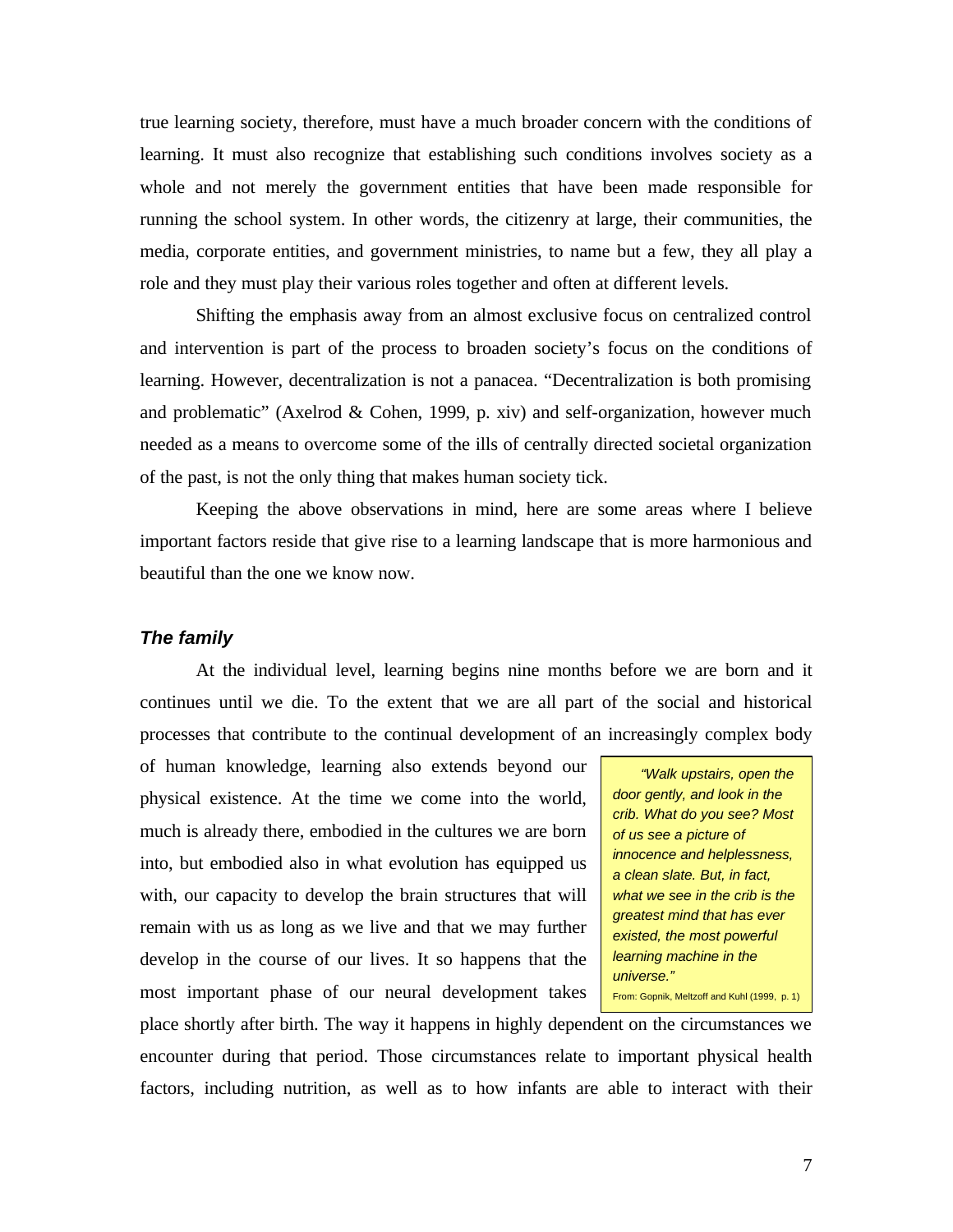environment. Infants who remain deprived of human interaction at those early stages seriously suffer, on a prolonged basis – indeed, for a lifetime – of such lack of attention. The family is the foremost environment in which we learn to learn, an environment in which we encounter other human beings in interaction with whom we get to know

ourselves in relation to the world around us (see e.g. Gopnim, Meltzoff & Kuhl, 1999 and Bransford, Brown & Cocking, Eds., 1999 [particularly Chapter 4]).

In this area, responsibility for creating the factors that foster learning, and by extension to help building the learning society, resides undoubtedly in the first place with the parents to whom a child is born and the immediate community of which those parents are a part. However, families don't stand on their own. The extent to which they are able to function well and serve as the starting point for any newborn's learning life, depends on all manner of circumstances, e.g. economical, social, and cultural, that surround the family. This is where we can see that even the

Here's how Murray Gell-Mann, Nobel Prize winning physicist, begins a description of how he is indebted for what he learnt to his family, his city, and nature:

*"I owe most of my early education to my brother Ben, who is nine years older. It was he who taught me to read when I was three (from a Sunshine cracker box) and who introduced me to bird and mammal watching, botanizing and insect collecting. We lived in New York City, principally in Manhattan, but nature study was possible even there. I thought of New York as a hemlock forest that had been logged too heavily..."* From: Gell-Mann, 1995, p. 12

establishment of such apparently individual factors is very much the result of the collaborative exercise of responsibility at many different levels in society.

The family is, obviously, a beautiful example of a self-organizing system. Its position at the very beginning of any individual's learning life, as well as the role it can continue to play throughout life, thus constitute an important basis for the continued regeneration of diversity. That capacity to regenerate diversity is at risk when forces that tend towards uniform patterns of interaction interfere with family life. We are all familiar with such forces that result from models presented by the mass media or advertising campaigns. Other such forces may come into play when children reach the school age and families start to become overly responsive to rigid demands of the school system.

### *Instructional settings*

The idea that human beings should dedicate a specific period, relatively at the beginning of their life, to preparing themselves for the remainder of it by engaging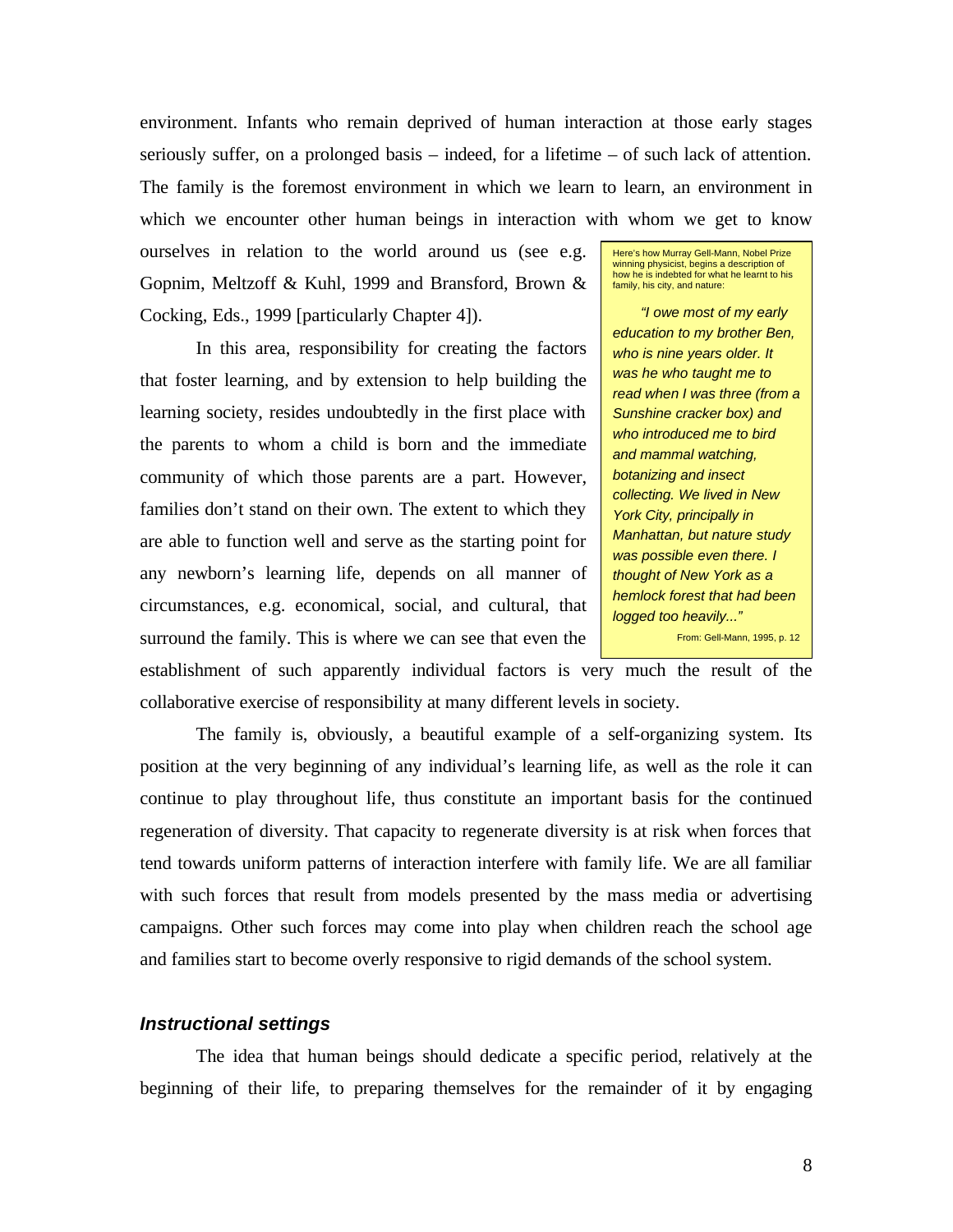predominantly in learning during most of that period, has been with us for a long time. It wasn't a particularly bad idea as long as it was still possible to cope with life's challenges and respond to life's opportunities with the basic set of skills, attitudes, and knowledge that was supposed to result from this preparatory learning experience. However, that time is over.

Naturally, during the era of industrialization, the way in which that initial preparatory learning experience was being facilitated and taken care of, became modeled after similar processes as those by which, for instance, cars could be produced. The positive side of this was that, in principle – and provided the system was managed adequately – large groups of young people could receive the same opportunities to learn,

resulting in a more equitable and just participation of individual citizens in society. The downsides of the system are also well known and have been the object of fundamental critique for probably as long as the schooling system has been in place.

At the current juncture in time, our focus should no longer be, in the first place, on what is wrong with the practice of schooling and how its ills could be repaired. Rather, the question is whether anything like industrial-age schooling is relevant at all. And the answer is 'No.' In a world that abounds with change, anyone's future has become unpredictable, accept for the certainty that one will always have to be prepared for the unpredictable. This realization squarely points away from the predominant pedagogical paradigms in the direction of processes that recognize people's particular individuality, including as it relates to their emotional and intelligence make-up and their preferred styles of learning and thinking. It also points towards the ability to learn and to develop one's prowess at learning as one of the most important factors to live a fulfilled life.

*"In the education of scientists, one is accustomed to the need to develop the ability to function in entirely unpredictable situations, for such is the nature of scientific exploration. This points to a search for educational processes that will strive for the capability of adapting, and even thriving in areas of new problems and new opportunities. Schools must look across all disciplines, across the knowledge base of the sciences, across the wisdom of the humanities, the verities and explorations of the arts, for the ingredients that will enable our students to continually interact with a world in change, with the imminence of changes bringing essentially unforeseeable consequences. Obviously, a vital component of such education is the habit of lifelong learning."* From: Lederman (1999)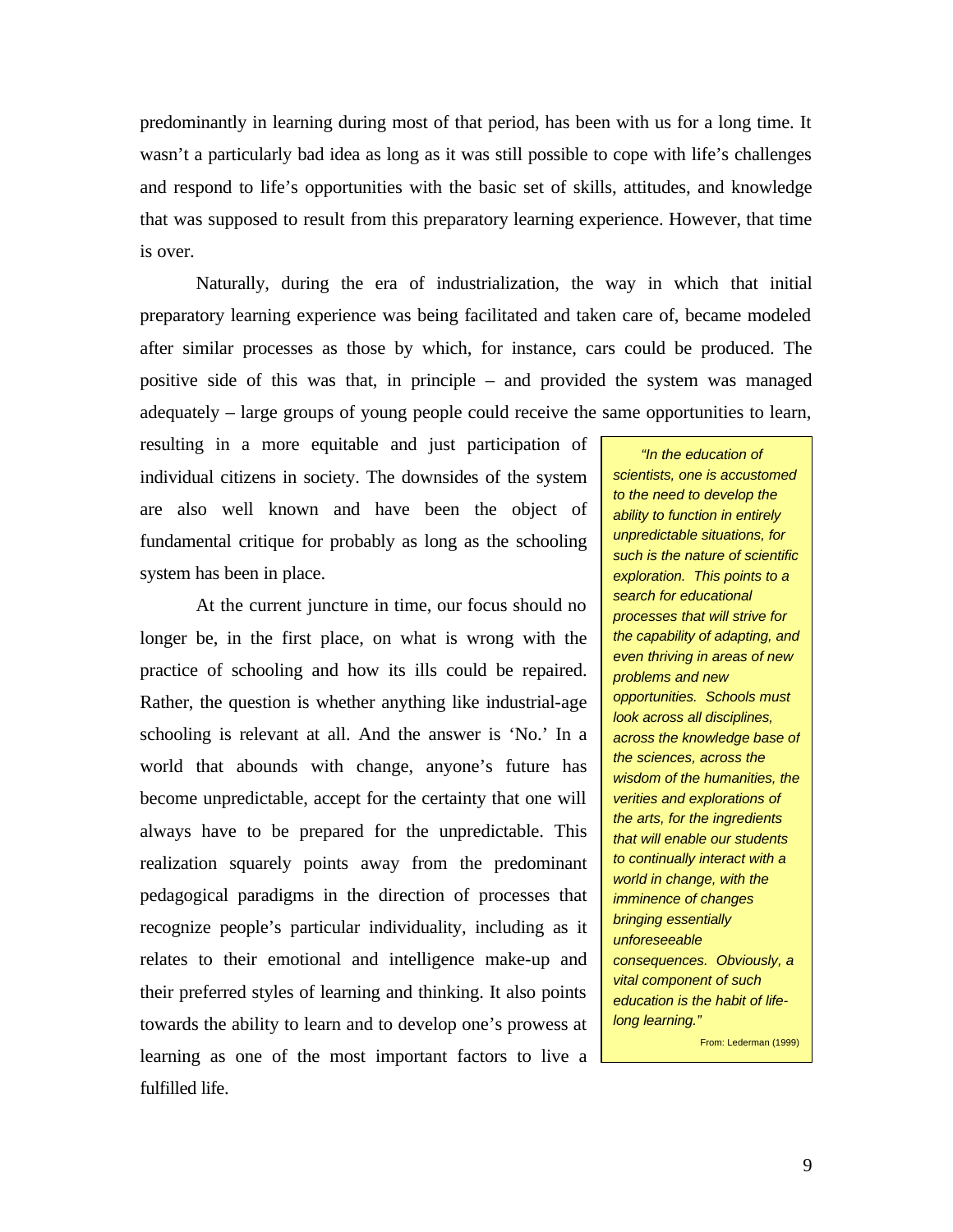In addition, and due to the much greater interdependence in today's world among human beings, the concept of individuality has been greatly enhanced as it now more strongly relates to individuals' social integration. Consequently, the emphasis in traditional pedagogical practice on the individual in isolation must make place for ways of facilitating learning that recognize the essential importance of human collaboration. In other words, the design of structured instructional contexts must as much be based on considerations of the learning needs of individuals *per se* as it must take account of learning needs that can only be conceptualized in the framework of the learning community.

Another important way in which instructional settings must adapt to today's reality has to do with our changing views of cognition. We live in a complex world of

potentially multiple consequences. To effectively interact with that world we must be able to apprehend its inherent complexity, we must know and appreciate it as a complex world. This is difficult, if not outright impossible, if we continue the practice, still so strongly present in many schools around the globe, that emphasizes specialized knowledge in isolated disciplinary areas over a focus on problems, thus ignoring the concern with learning processes based on people's interaction with problems. This is not, though, an area for either/or choices. Being able to argue in a disciplined fashion is very important. However it is at risk of becoming irrelevant, or even dangerous, if not at the same time the capacity is developed to deal with real problems and to appreciate the fact that no vision of the whole can be obtained by adding up the views generated by individual disciplines. Structured instructional

*"The ability to monitor one's approach to problem solving – to be metacognitive – is an important aspect of the expert's competence. Experts step back from their first, oversimplistic interpretation of a problem or situation and question their own knowledge that is relevant. People's mental models of what it means to be an expert can affect the degree to which they learn throughout their lifetimes. A model that assumes that experts know all the answers is very different from a model of the accomplished novice, who is proud of his or her achievements and yet also realizes that there is much more to learn."*

From: Bransford, Brown and Cocking, 1999, p. 38

processes must focus on creating expertise, rather than specialization. While these concepts are often confused, I refer readers to Bransford, Brown and Cocking (1999), particularly Chapter 2, for further elucidation on this issue.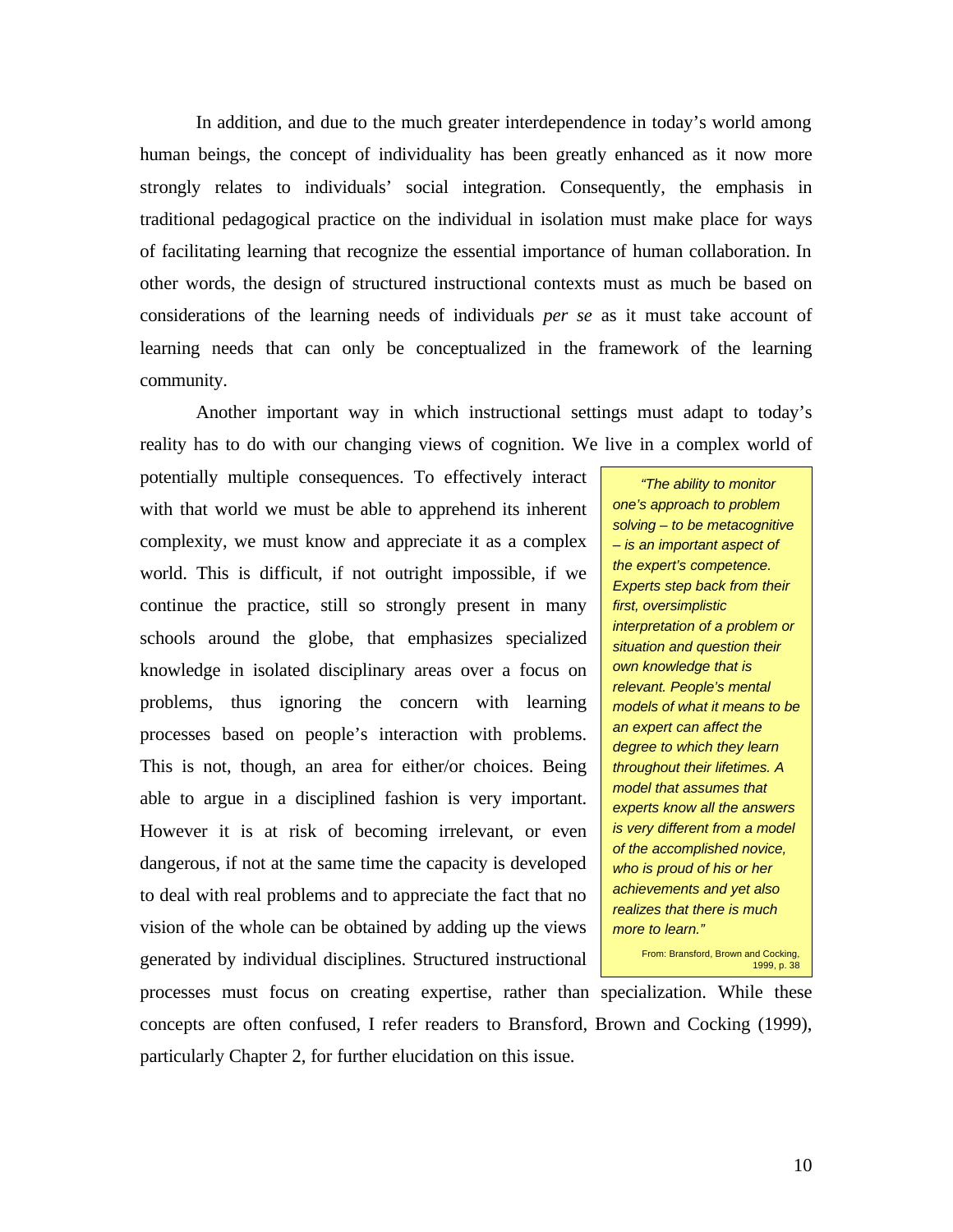The state of technology as well as of our knowledge of multiple ways to facilitate people's learning through instruction is such that structured instructional settings are no longer bound by physical parameters. The reality of distance education is but one expression of the multi-modal nature of instruction. Unfortunately, when such alternatives as distance education, or the current forms of digital technology-enabled learning, now frequently referred to – with an astounding lack of imagination – as e-learning, become available, it often happens that past practices are simply recast in new molds, sadly missing the opportunity to explore the inherent prospects for fundamental change. Current discourse, inspired by undoubtedly well-intended maxims such as 'Education for All,' reinforces the tendency to look in narrow ways at the challenges of building the instructional landscape of the future. Problems get defined in terms of means – such as lack of schools or teachers – and no questions are asked about the ends that those means are supposed to serve. A radical change of rhetoric is required if one wants to avoid, like has happened so often, that new opportunities are wasted because they are merely exploited to reinforce and consolidate bad practice.

I round this section off by saying two things. First of all, I believe that there should be ample opportunity for young people to dedicate a large part of their life – say to somewhere around the age of  $20 -$  to learning. As part of that vision, I believe that the existence of structured instructional contexts is an important factor to make such learning possible. However, I also believe that it would be very bad if those structured instructional contexts would not be radically different from what goes on in most of our current schools. Moreover, important opportunities would be missed if, during that early phase in a human being's life, learning were left entirely or predominantly to those structured instructional settings. Important as they are, they are not sufficient. The family environment, mentioned above, is but one complementary learning context. Virtually anything can offer tremendous opportunities for learning. Thus, other complementary learning contexts are afforded by, for instance, the city or village in which people live; the popular culture of which they are part; the grief and humor they share; the media to which they expose themselves; the libraries and museums they interact with; the games they play and toys which they interact; the music they make and the dances they participate in; the stories they tell; the flea markets, waste dumps, and places of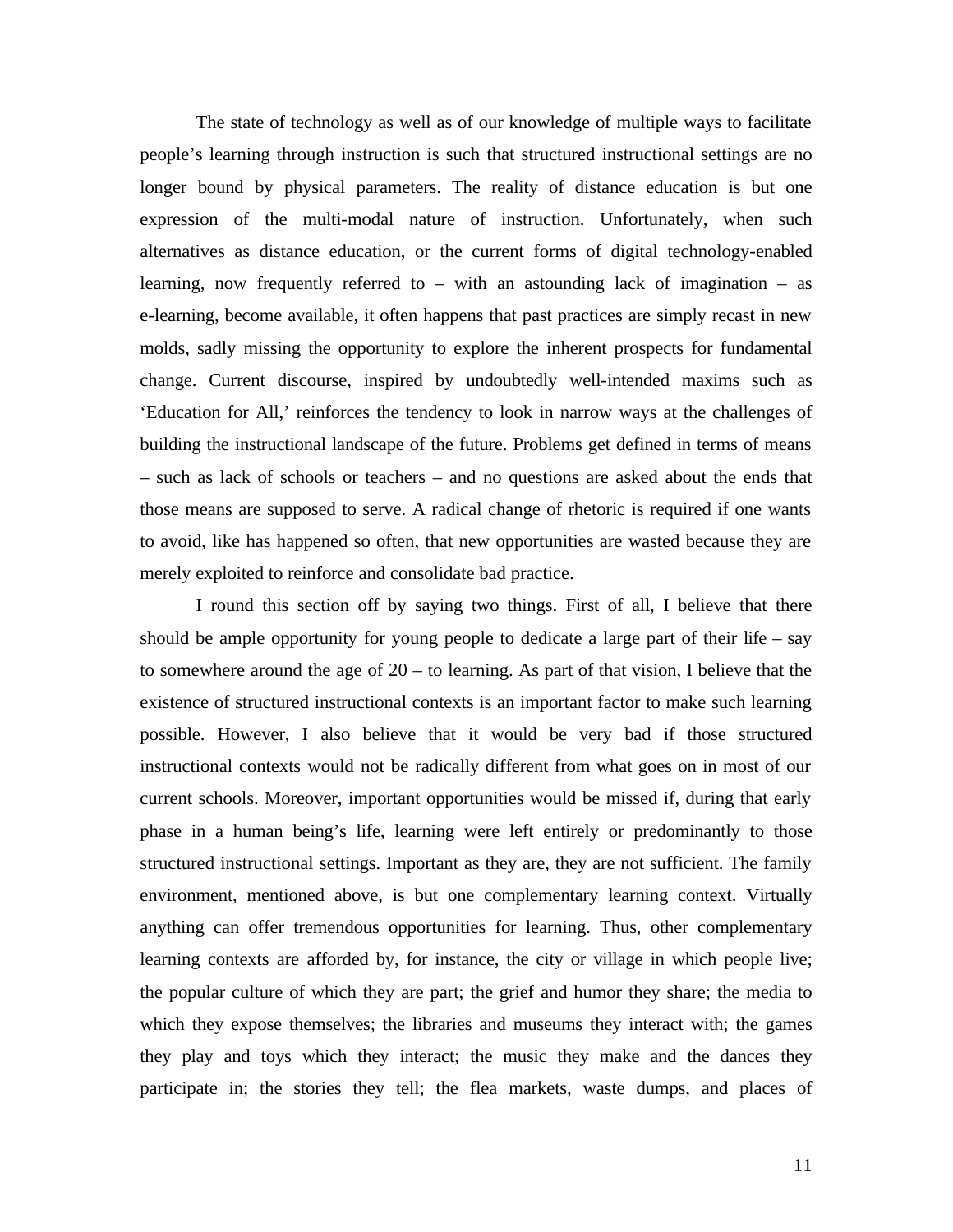industrial, agricultural, or commercial activity they explore; the Internet-enabled interactive environments they become involved in; or their shared amazement at the wonders of nature.

The second thing I want to say is that structured instructional contexts are not only one of the important mechanisms through which entire generations of young people may enrich their lives, they are equally relevant at any age, considering that learning is an unending process. As a factor to foster the evolution of the learning society it is thus important to contemplate individual instructional settings as part of a comprehensive instructional landscape, in which they harmoniously fit together. That instructional landscape is something very pluralistic. It provides a habitat for people of all ages whose circumstances, needs, and desires may widely vary. Thanks to a now well-developed instructional design tradition, much is known about how such settings can best be shaped. The same tradition, however, is less well prepared, and should thus further develop, to face the challenges imposed by the need to look at the instructional landscape in a comprehensive fashion.

# *The media*

In singling out the media as an important factor in fostering the evolution of a learning society, I do not in the first place think – actually, I've hardly thought of it at all – of their role in creating specific intended learning opportunities, such as when radio, print, TV, or the Internet are used in support of school-based learning or in the context of distance education alternatives. That role is well known and of recognized importance. However, it is part of the overall context of instructional settings described above. Its value in these settings as well as the critique of its use should be discussed with reference to the same standards that apply to judging such instructional settings if they were of a more conventional nature. In other words, there is much in such media use that shows the same flaws that can also be found in the traditional school context, such as emphasis on rote learning of unconnected pieces of knowledge through instructional procedures that emphasize information transfer over deep learning. On the other hand, there are also excellent examples of media use for deliberately designed instructional purposes that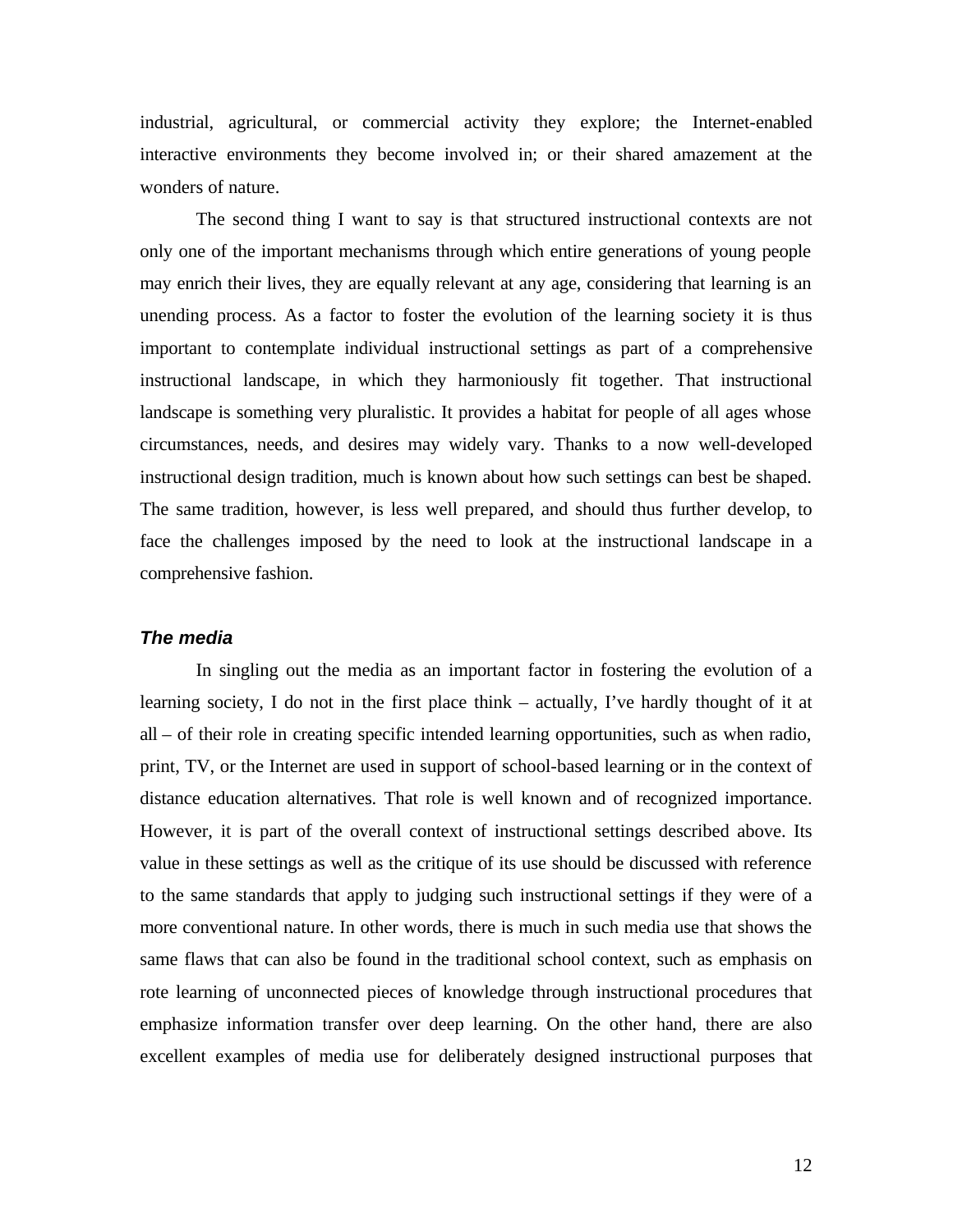result, for instance, in the development of critical attitudes and skills to deal autonomously, within a community context, with real-life problems.

Here, however, I want to leave the above issues for what they are and concentrate on other aspects of the role of media that impact on the evolution of a learning society. Media are powerfully present in today's world. To the extent that individuals interact with them directly, by listening to the radio, watching TV, reading the output of the printing presses, or using the Internet, the immediate impact of those media depends on whether, and how effectively, they reach people in particular regions of the world. While their coverage may be extensive, it is, with the exception perhaps of radio, far from worldwide. Nonetheless, media coverage around the globe is gradually expanding; a phenomenon that is better taken into account in any future-oriented vision of the role media can play in the evolution towards a learning society. Though large parts of the world currently remain out of reach of such media as the Internet or TV, or even the press, this does not mean that the lives of individuals in those areas remain untouched by them. In such cases, the impact of media is indirect. There are few countries, if any, where the leadership would not be profoundly influenced, positively or negatively, by their exposure to worldwide satellite broadcasts or their ability to access the Internet and to read books and newspapers. Through them, others are affected as well.

Media play an important role in positioning issues and spawning debate around those issues. Debate generates discourse and discourse shapes thought processes. Established discourse influences people in their perceptions of what is and what is not important. Media therefore have an impact on the social dialogue and thus on the broad context in which learning takes place. Many of the instructional settings referred to above interact with and become influenced by the media. Another important setting for learning mentioned earlier, the family, may, in some cultures, be profoundly affected by the media as well.

The influence of the media should not be seen as a boundary condition for the learning environment, something like a given that no one can change, except the media themselves. Allen and Otto (1996) thus refer to media as "lived environments" (pp. 199- 225). Media are a dynamic component of the learning landscape. At least, that's what they could be or should be, even though in many cases their management and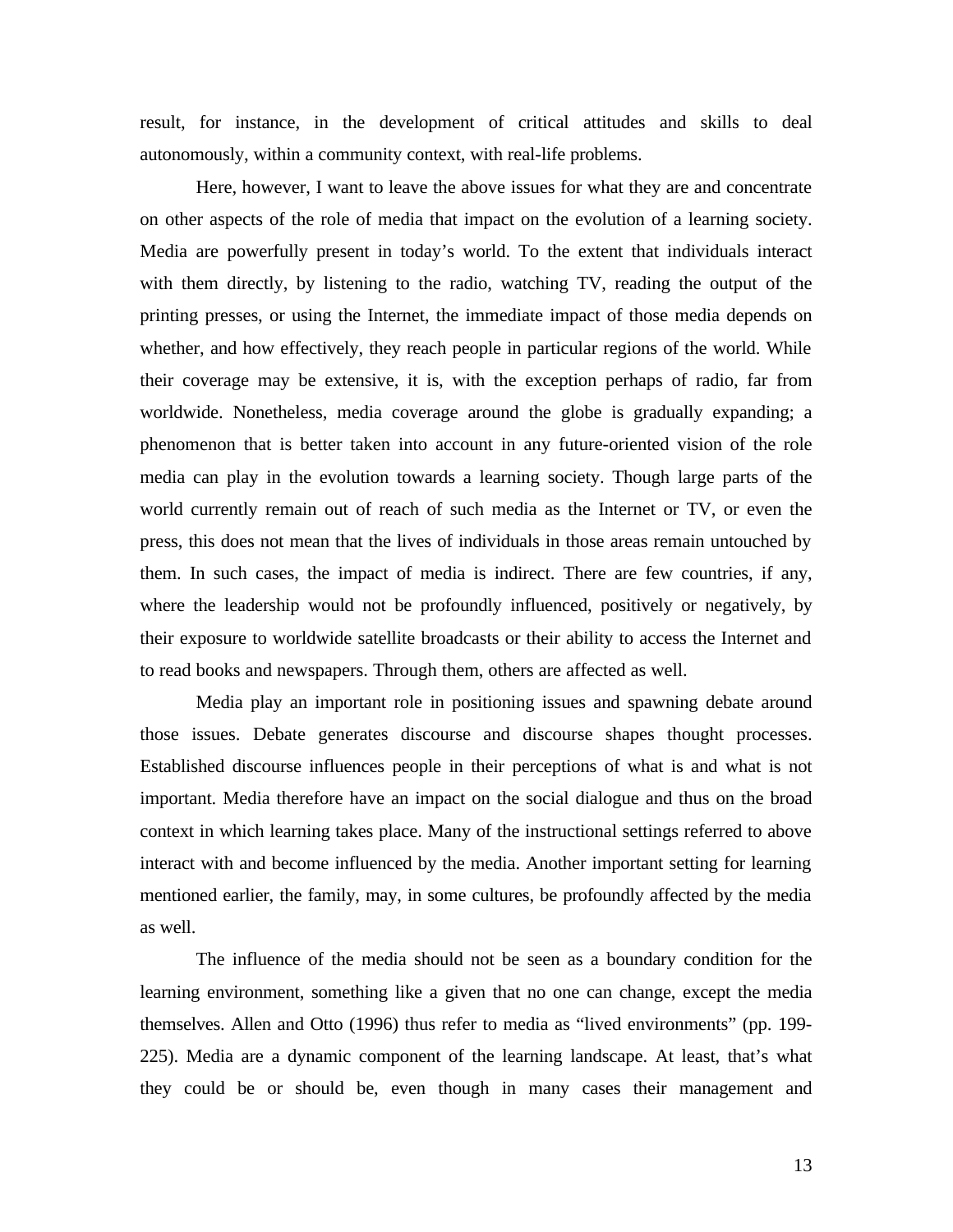programming are strongly dominated by external forces, often of either a political or a commercial nature, and sometimes a combination of both. It is therefore important that the attitude of the public *vis-à-vis* the media change from that of passive consumers to that of critical users whose constructive interaction with the media should increasingly start determining what the media landscape – like the instructional landscape a sublandscape of the learning landscape – will look like and how it develops. Only then can the media truly play a role in elevating cognition to a level that transcends what goes on inside the heads of individual people, emphasizing the cognitive resources that reside in the socio-cultural milieu (see also Cole & Engeström, 1993).

Critical engagement of the public with the media is necessary to mitigate the otherwise unidirectional influence of what may sometimes look like an onslaught of the global media on local cultures and knowledge systems, considering their tendency to impose the language, patterns of reasoning, values and icons prevailing in one part of the world on the rest of it. For such critical engagement to work well, it is important that there be a well-developed ecological integration in the media landscape, meaning that global systems organically interact with systems that organize themselves at more localized levels such as countries, regions and communities. (A similar argument holds true for the instructional landscape, in which more and more players start operating on a global scale, as well as in the socio-cultural landscape, of which the family is a part.) Without critical engagement of the public and without sound ecological flows between media operations at different levels of organizational complexity, there is the considerable risk that global media result in increased uniformity and in the gradual disappearance of diversity among the cognitive resources of the socio-cultural milieu.

Thus, the development of local media, such as community radio, village video, local press and community libraries, is important. Current technology has made it possible for local initiatives in this area to be developed on a shoestring basis. The World Wide Web is an interesting case in its own right. The spread of the Internet around the globe positions it clearly as an environment potentially suited for worldwide communication. However, nothing, least of all the cost of running a Web site, determines that it can only be used on a global scale. Quite to the contrary, many Web-based operations are deliberately designed to serve a small group of people only. They thus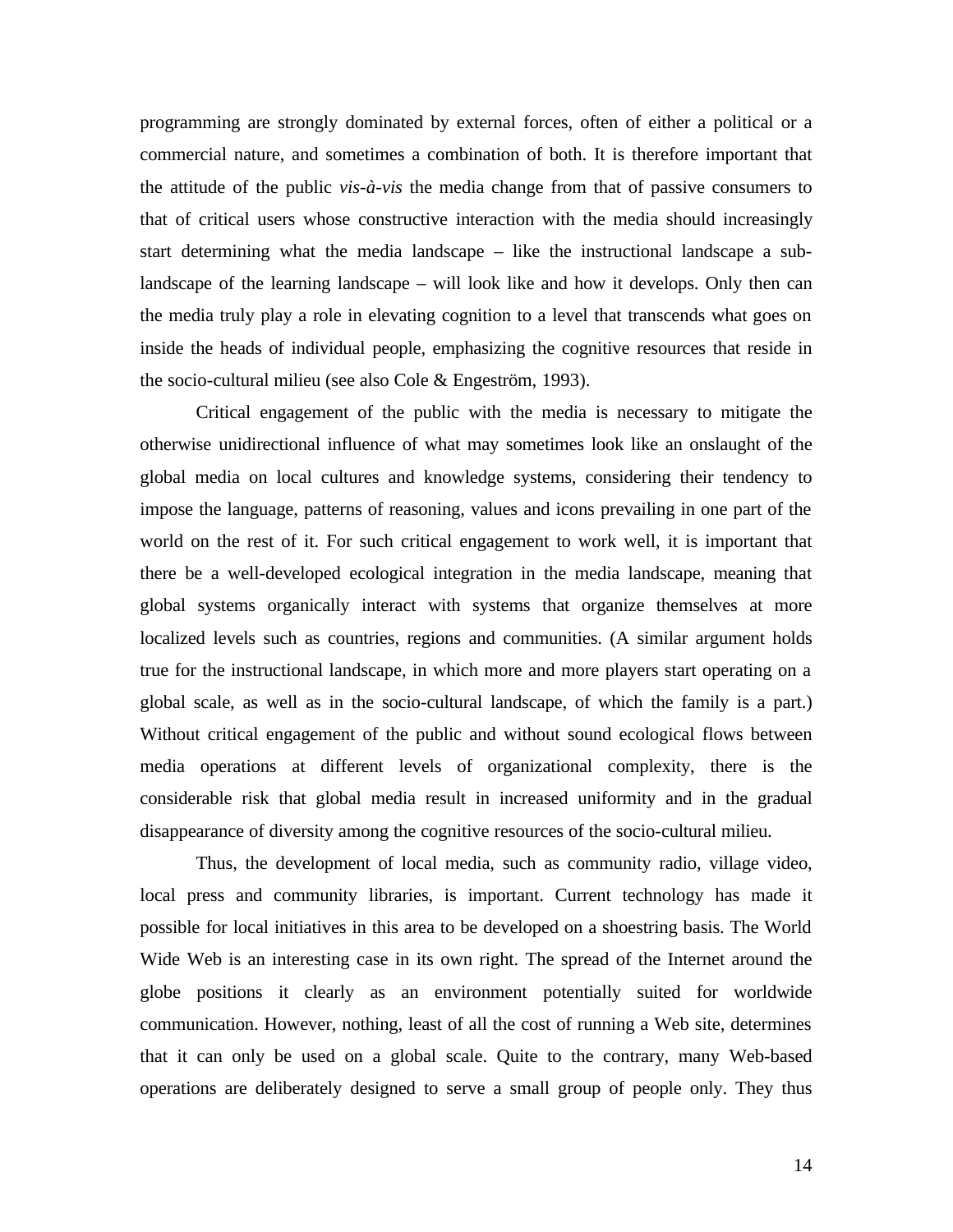allow community building around local and specific interests. On the other hand, the ability to create hypertext links among Web pages, allows local activity to become visible and organically integrated in larger networks. The Web is therefore an interesting environment to contribute to the goal of organic integration of the media landscape.

# **The Bigger Question: The Meaning of Learning**

In the previous sections the emphasis has been on three areas whose development, as this article argues, can have a considerable impact on how the learning society evolves. That impact can be both positive and negative, depending on how those factors develop. The scope of this article does not allow exploring multiple other factors. Instead, I will use this final section to raise the question of what broad issues should receive particular attention in the development of learning and what such attention should imply.

For almost a year now, the Learning Development Institute (LDI) has been asking people to tell their learning stories. Prospective authors were approached with three simple questions: "What is your most meaningful learning experience?" Why should that particular learning experience be considered meaningful?" "What were the key conditions that allowed that learning experience to occur?"

Results of research carried out on these learning stories were recently (October 2000) presented at the International Conference of the Association for Educational Communications and Technology in Denver, Colorado (Y. L. Visser & J. Visser, 2000). Several universities have since joined LDI to expand the effort and improve the database. The research results presented during the Denver meeting reveal that people perceive their learning as meaningful when any or more of the following things happen:

- Learning results in ownership of knowledge (i.e., it involves autonomous processes of making decisions, choices, guesses, mistakes and discoveries, and developing the various emotions that accompany those processes).
- Learning is maintained across the lifespan (i.e., any particular learning experience is perceived as an integral part of one's lifelong involvement in learning).
- Learning lays the path for continued growth (i.e., learning is generative).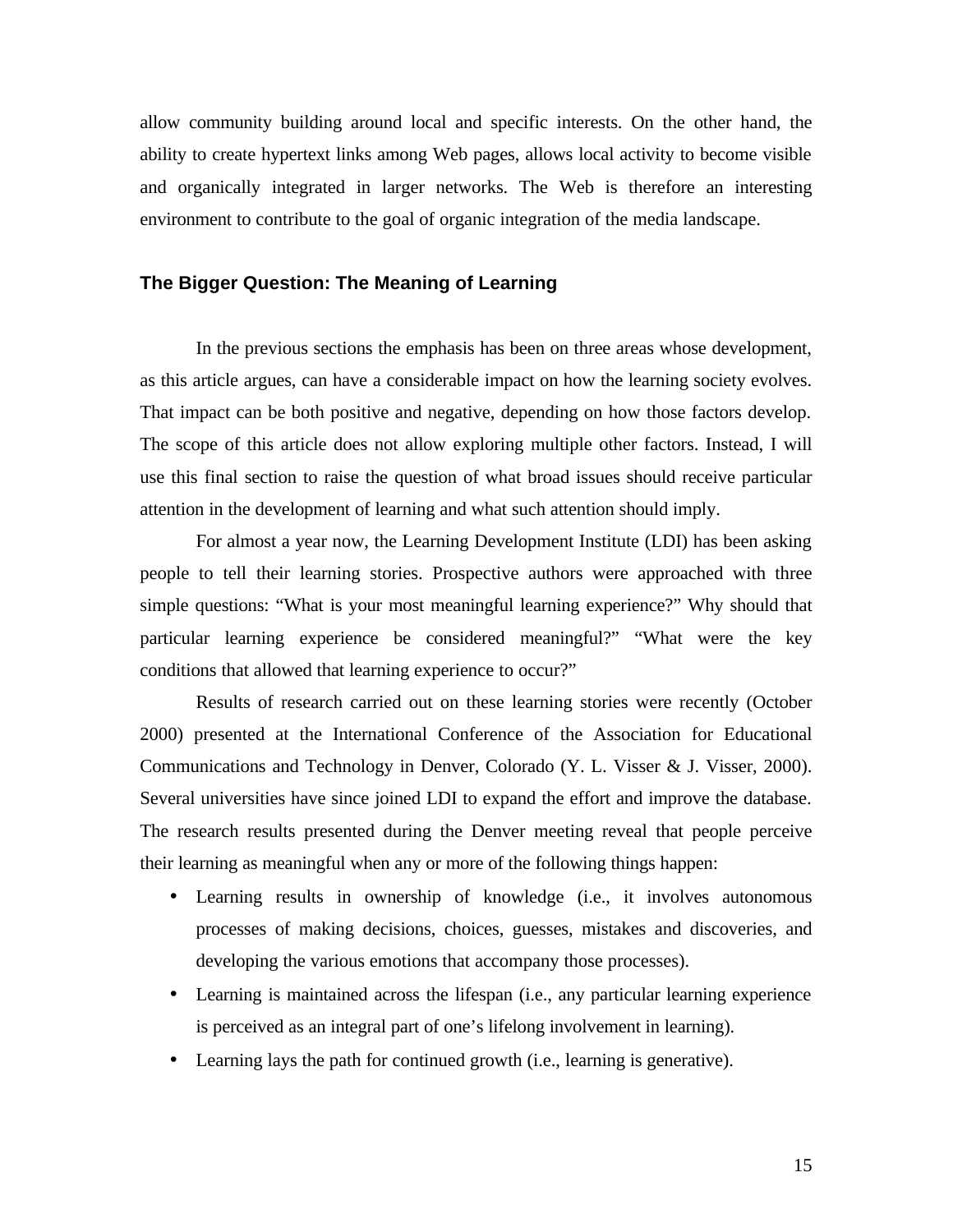- Learning has implications in the real-life context (i.e., it is seen as inherently relevant).
- Learning results from the active involvement in facilitating someone else's learning (such as when a teacher discovers that his or her efforts to share experience with someone else are rewarded by a deepening of his or her own understanding).
- Learning changes negative self-perceptions into positive ones (The formulation of this finding should be interpreted against the backdrop of the initially negative experience many of the contributors to the learning stories project have had with the perceptions imposed on them by the traditional school system).
- Learning results in the discovery of persistence as a strategy to manage life's challenges (indicating the importance of situating learning in the context of serious long-term pursuits).

Such learning was found to be particularly facilitated when:

- An initially negative condition could be transformed into a positive challenge.
- A role model was present or emotionally significant support was available in the environment of the learner.
- There were opportunities for independent exploration of one's learning and metacognition.

Very few of the learning stories that were collected made any direct reference to the school context. Among those that did, only a small proportion reported positively about the school. The larger proportion represented stories The following text is adapted, by way of example, from the learning story of Rodolfo, a Mexican boy,

#### **the one who took the world apart**

*From a very early age onward, Rodolfo had the habit to dismantle anything mechanical he could lay his hands on. Mechanical things looked like they had some life in them. He dismantled them even though he knew that his behavior would almost certainly result in severe punishment from his parents. Rodolfo took things apart to find out why and how they worked. At the same time it allowed him to construct ideas that pertained to his world of fantasy. Thus he was able, for instance, using the parts of things he had previously dismantled, to build a 'movie' projector using an old shoebox. In the process he became aware of physical principles, not realizing that those things would normally only be taught at the bachelor level.*

*Punishment did not deter Rodolfo. His curiosity and interest only increased the more sophisticated the things he continued to take apart. They included, when he had reached the age of 12, those new radio receivers with 'bulbs' on them. In trying to understand how they worked he experienced electric shocks and could see sparks flashing when connecting different points with pieces of metal. He also discovered that generally, when a radio didn't work, it was because one of those bulbs was somehow damaged and did not glow the way it should. This became the key to turning punishment into reward. Henceforth, Rodolfo would repair radios and all kinds of other things, making a little profit.*

*Taking things apart has remained Rodolfo's preferred way of learning. Had it not been for the poverty and the scarcity of the environment in which he grew up, his creativity and sense of exploration might never have been challenged so much and he might never have discovered his secret to learning.*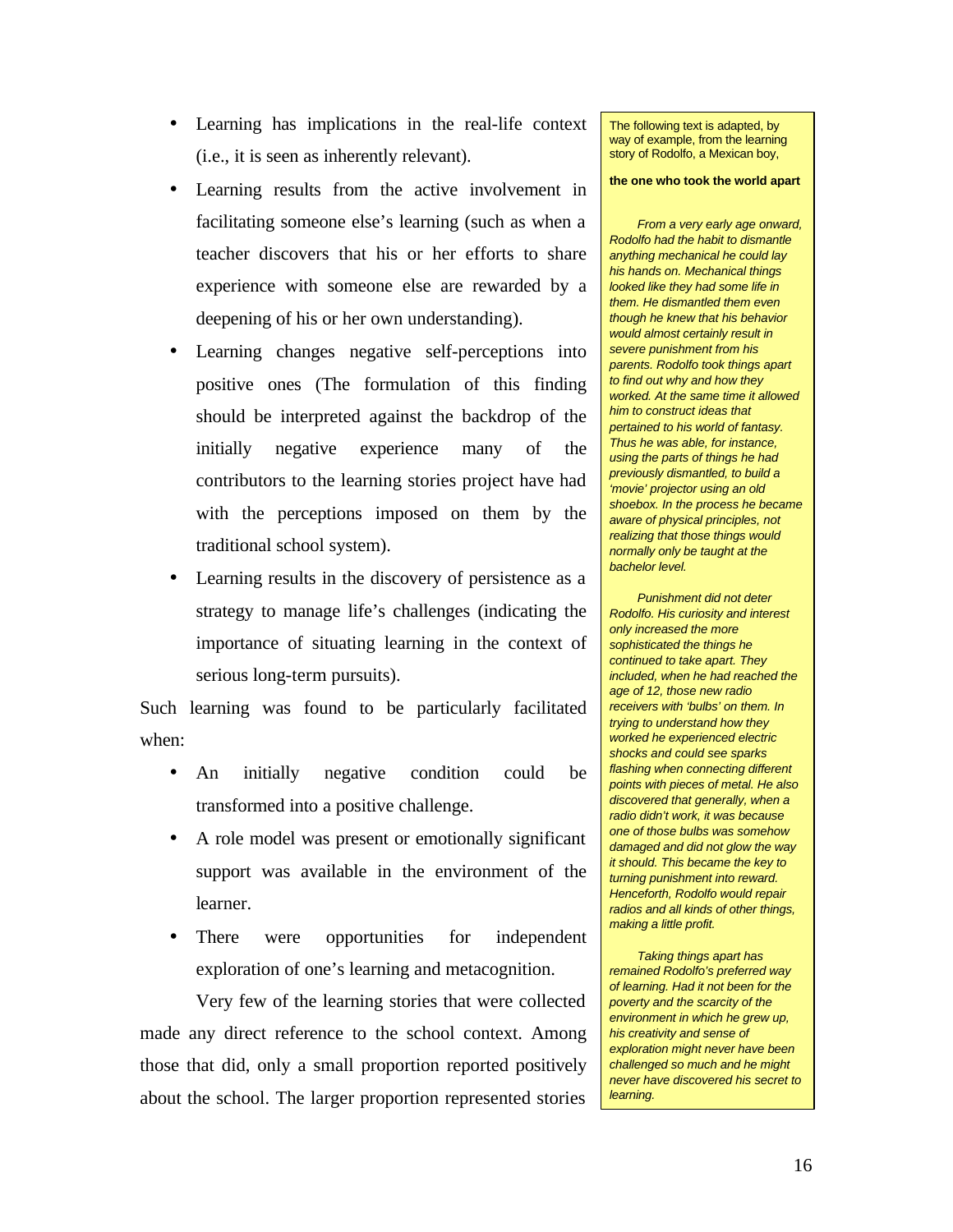of survival, i.e., stories of people who had been able to overcome the negative impact of the school environment on them and therefore, as mentioned above, to turn this initially negative condition into a positive challenge.

While the research effort continues and a more detailed and complete picture emerges, current results point in the direction of issues that get surprisingly little attention from the community of people who purport to advance the cause of learning. The perspective of such people is normally that of the formal contexts and procedures through which we help people to learn, or so we think. The learning processes they deal with tend to emphasize the immediate over the long-term and evolutionary; the definable over the exploratory; and the individual over the social. Does it mean that what they do is all wrong? Well, probably not, but they are likely to be too focused. While there may be lots of things they do correctly, those things would only really start making sense and give meaning to people's lives if they became integrated in a more comprehensive set of conditions. The more overriding dimensions of that set of conditions relate to the integral nature of how the different factors fit together and how they situate learning, at different levels of human and social organization, within the context of an ongoing pattern of activity. That set of conditions should furthermore reflect the historical and evolutionary context of which we are part.

It has always been the premise of educators, educational planners, instructional designers, educational technologists, educational communicators and the like that it is possible to consciously influence people's learning. Research on the effectiveness of instructional events, communication procedures, and technological interventions does indeed support that premise. The bulk of such research, however, has focused on narrowly defined learning tasks rather than the more comprehensive behaviors that the authors of our learning stories emphasize. Emphasis has been on the bricks, making it difficult to see what kind of building resulted from our disconnected actions to add brick to brick. No wonder, then, that the evolution of a learning society has been hampered.

Clearly, the research initiated through the Learning Stories Project focuses on a unit of analysis whose order of magnitude is distinct from that of the more traditional research. Such studies, in combination with comprehensive reviews, like the one undertaken by the National Research Council (Bransford, Brown & Cocking, 1999), that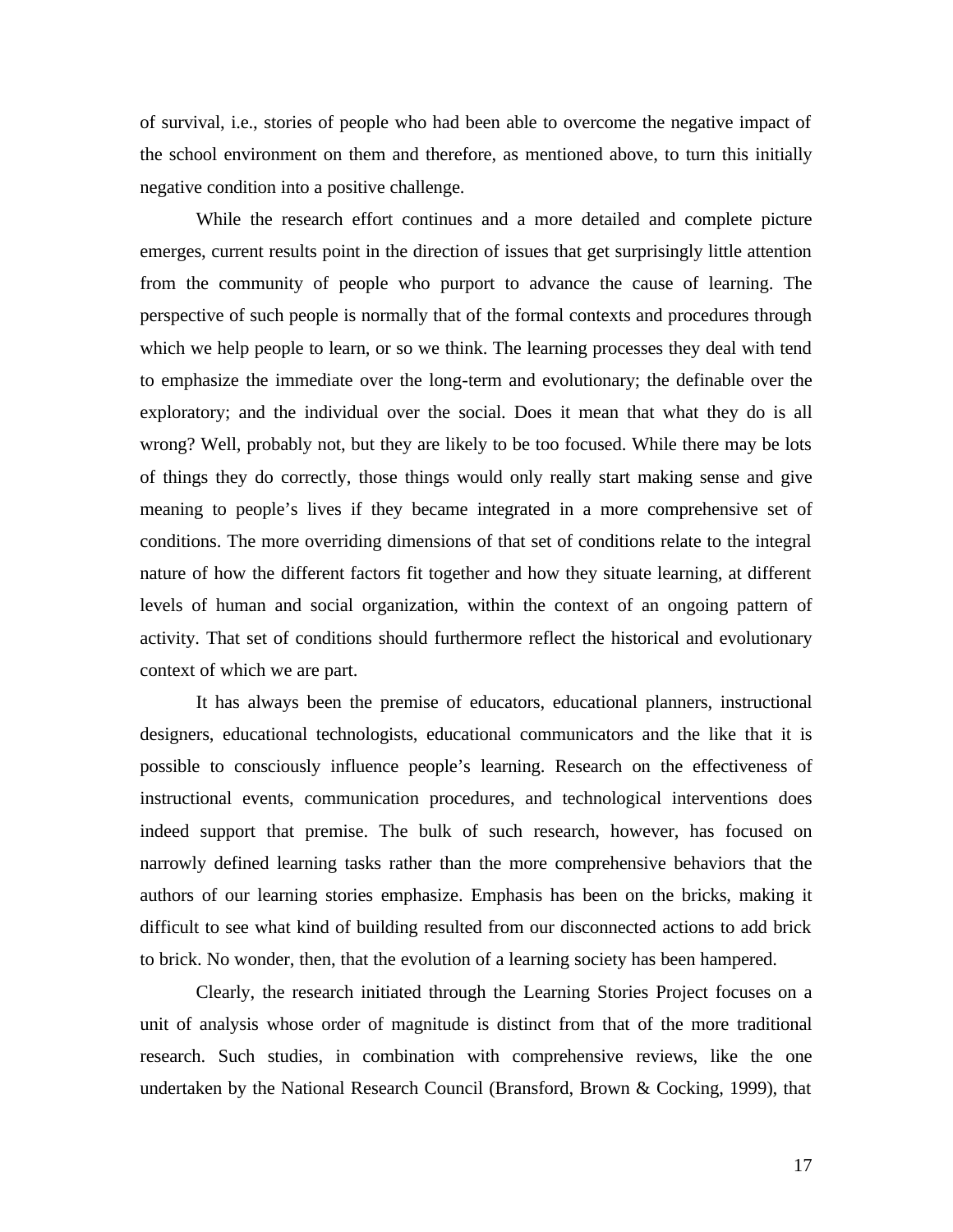summarize research in the framework of broad themes, are important. They help create visions of the whole, visions that have long remained obscured by our overriding obsession with detail but that are nevertheless essential to appreciate the beauty and harmony of the evolving learning landscape.

# **References**

- Allen, B. S. & Otto, R. G. (1996). Media as lived environments: The ecological psychology of educational technology. In D. H. Jonassen (Ed.), *Handbook of research for educational communications and technology* (pp. 199-225). New York, NY: Simon and Schuster Macmillan.
- Axelrod, R. & Cohen, M. D. (1999). *Harnessing complexity: Organizational implications of a scientific frontier*. New York, NY: The Free Press.
- Bransford, J. D., Brown, A. L. & Cocking, R. R. (Eds.) (1999). *How people learn: Brain, mind, experience, and school*. Washington, DC: National Academy Press.
- Cole & Engeström (1993). A cultural-historical approach to distributed cognition. In G. Salomon (Ed.), *Distributed cognitions: Psychological and educational considerations*. Cambridge, UK: Cambridge University Press.
- Gell-Mann, M. (1994). *The quark and the jaguar: Adventures in the simple and the complex*. New York, NY: W. H. Freeman and Company.

Gell-Mann, M. (1995). What is complexity? *Complexity 1*(1), 16-19.

Gopnik, A., Meltzoff, A. N. & Kuhl, P. K. (1999). *The scientist in the crib: Minds, brains, and how children learn*. New York, NY: William Morrow and Company, Inc.